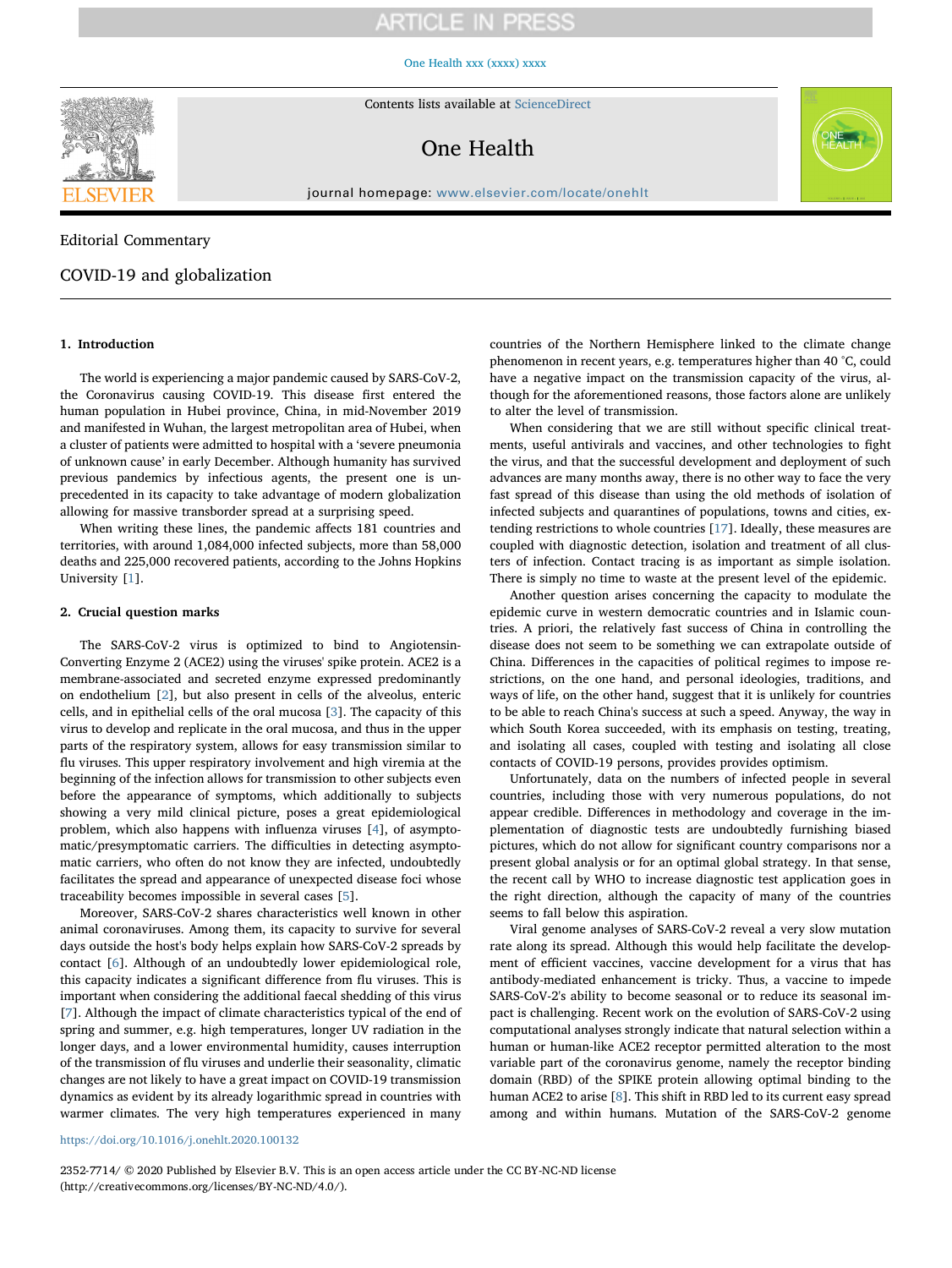relating to pathogenicity are less variable, thus it does not seem likely for this virus to readily become less pathogenic to humans in the near future, as happened with other previously emerging viruses, e.g. swine influenza. This adds to the question of immunization: will recovered subjects keep an effective immune status? and if yes, for how long?

More seriously is the question of whether a previous infection with SARS-CoV-2 could expose the individual to more serious disease when confronted by an altered form of SARS-CoV-2 in the manner that Dengue virus does. Thus, underlining the question of how the characteristic of antibody-enhanced infection of SARS-CoV-2 and of other coronavirus challenges not only the notion of immunity from having been infected, but the development of a safe and effective vaccine. In China, and elsewhere in the world, most of the population is still susceptible because, to date, there is no proven previous contact with the virus. This raises many serious questions regarding the threat of subsequent waves of infection.

It is evident that everyone is learning from the present situation with this One Health disease [[17,](#page-3-7)[18\]](#page-3-9), from clinicians to virologists, epidemiologists, veterinarians, scientists of all kinds, and even economists, psychologists, politicians, and a wide spectrum of other professionals. But the reaction of governments, decision makers, supranational institutions, and international agencies merits an extra analysis.

#### 3. Lessons to learn from COVID-19

Evidence indicates a zoonotic origin which reminds us of the origin of the avian influenza or bird flu pandemic by H5N1, similarly first detected in Guangdong province in China in 1996 [[9](#page-3-10)[,17](#page-3-7),[18\]](#page-3-9). It is evident that after what has happened with COVID-19 and its social impact and future economic repercussions, China and other nations where citizens frequently have close contact with wild animals, will need to implement strict control measures to avoid a similar pandemic to appear in their territory again. China has an immense international commerce reflected in its exchange of people and products with almost all countries and therefore its public health measures or lack thereof can have great consequences for all nations.

In developed countries of the Northern Hemisphere, it is hard to understand why supranational agencies and expert institutions did not understand the magnitude of the risk posed by such a singular virus, nor of its capacity to take advantage of globalization with an astonishingly rapid worldwide spread. Indeed, the crucial characteristics of COVID-19 lie in its transmission pathways, existence of asymptomatic/presymptomatic carriers and survival potential in the external environment, which were already explained and transmitted to the world by the Chinese colleagues since mid-January. So many scientific publications during the last two decades about the capacity of globalization to facilitate the spread of infectious agents seem to have been ignored. Worldwide spread of viruses following different transmission ways, as HIV virus, Ebola virus, Aedes mosquito-borne viruses as those of Zika, Chikungunya and dengue, yearly vaccine problems posed by the quick mutating seasonal flu viruses, seem to have been useless models now in comparison to the very fast spreading new virus. How is it that, in early January, after the recognition that this virus was incubating in China, no leaders seriously considered high risk of an accelerated rate of disease spread posed when Chinese people returned to other countries from their visits to China for the celebration of Chinese New Year?

For COVID-19, we learned early on that there are marked differences in pathogenicity based on age groups, with a pronouncedly higher mortality from the age of 60. It is difficult to understand that no developed country prioritized control measures to be applied to aged people's residences. Many deaths could have been avoided. Was no one in these agencies analyzing age-dependent data?

Initial inaction, subsequent slow reaction [\[10\]](#page-3-11), and lack of consensus agreements (memorandums of understanding) by neighbouring countries, despite repeated warnings by WHO, suggest that the role of agencies put in place in the past precisely to prevent situations such as

the present one, will need to be re-analyzed. The deceptive presentation of countries within the European Union, each acting as if each were working alone, unavoidably poses the question about the usefulness of having a European Centre for Disease Prevention and Control (ECDC, Stockholm). It seems inevitable to conclude that this agency failed in passing the correct message and failed to make the needed timely efforts to convince the leaders of European countries. Surprisingly, the US suffered from similar mistakes as the European countries, including a pronounced delay in creating tests, and in its inexplicable descensions to produce testing criteria that obscured community spread, coupled with a heavy reluctance by the US CDC and US governmental officials to change the testing criteria significantly until mid-March, and the dearth of equipment including lack of needed personal protective equipment, including surgical masks, and facemasks [[11\]](#page-3-12) and insufficient quantities of mechanical ventilators for the patients and lack of surgical capacity for hospital beds and ICU space. Much of this reflected the reduction of the Strategic National Stockpile which had been built up throughout the USA in the beginning of this century and slowly degraded to only two locations (Maryland and California), plus the reduction of the Global Health and Security unit (a unit responsible for pandemic preparedness) in the White House National Security staff [[12\]](#page-3-13). The loss of the once robust Strategic National Stockpile for a minimal Stockpile is particularly lamentable, in light of the reality that in the absence of specific treatments, non-pharmacologic approaches rely on supportive therapies with oxygen and ventilatory support, and other equipment coupled with needed PPE that once formed a large part of that Strategic National Stockpile were no longer readily available nationwide. Too often governments focus their defense primarily against other nations and other ideological human actors. World leaders forget that mother nature is the most potent bringer of doom from massive cyclones, destructive wildfires, to horrific pandemics.

Lessons from all this should be learned and appropriate corrections implemented in the near future once the present picture begins to clear.

### 4. Short-, mid- and long-term scenarios

The short-term scenarios of the present situation pose many questions. China is now suffering from the boomerang of the pandemic and is obliged to recreate barriers to avoid the re-entry of COVID-19 to its territory after they detected the reintroduction by travelers coming from outside of China. In a country with such a massive population, where the vast majority still has not experienced COVID-19, and thus has no previous immunological contact with this virus, the risk of a second wave is very high.

In Europe and North America, no country has yet reached the peak of the epidemiological curve. And there is a great disagreement in the mathematical models being used. One important aspect appears obvious: the successful experience of China in its rapid control of the outbreak cannot be easily extrapolated to occidental democracies where individual freedom is a largely internalized concept, nor do leaders outside of China have the capacity to impose these measures at the level of the Chinese regime [\[13](#page-3-14)]. What will happen in countries of the Indian sub-continent, the Middle-East and South America, where crowded living is traditional, mass gatherings are usual, and the national health systems are far from sufficient, also remains an open question. The possibility of the appearance of subsequent secondary peaks cannot not be underestimated.

We should also take great interest in analyzing the, thus far, incomprehensible and considerable differences in mortality rates between different countries (e.g., China-Italy) and between different areas inside the same country (Lombardia compared to its neighbouring areas inside Italy). None of the explanations so far proposed clarify this.

In the mid-term, the subsequent scenario in the Southern Hemisphere must be considered. Nearly all South American, Caribbean and African countries have limited national health systems with insufficient capacity to prevent spread of COVID-19 and to mitigate death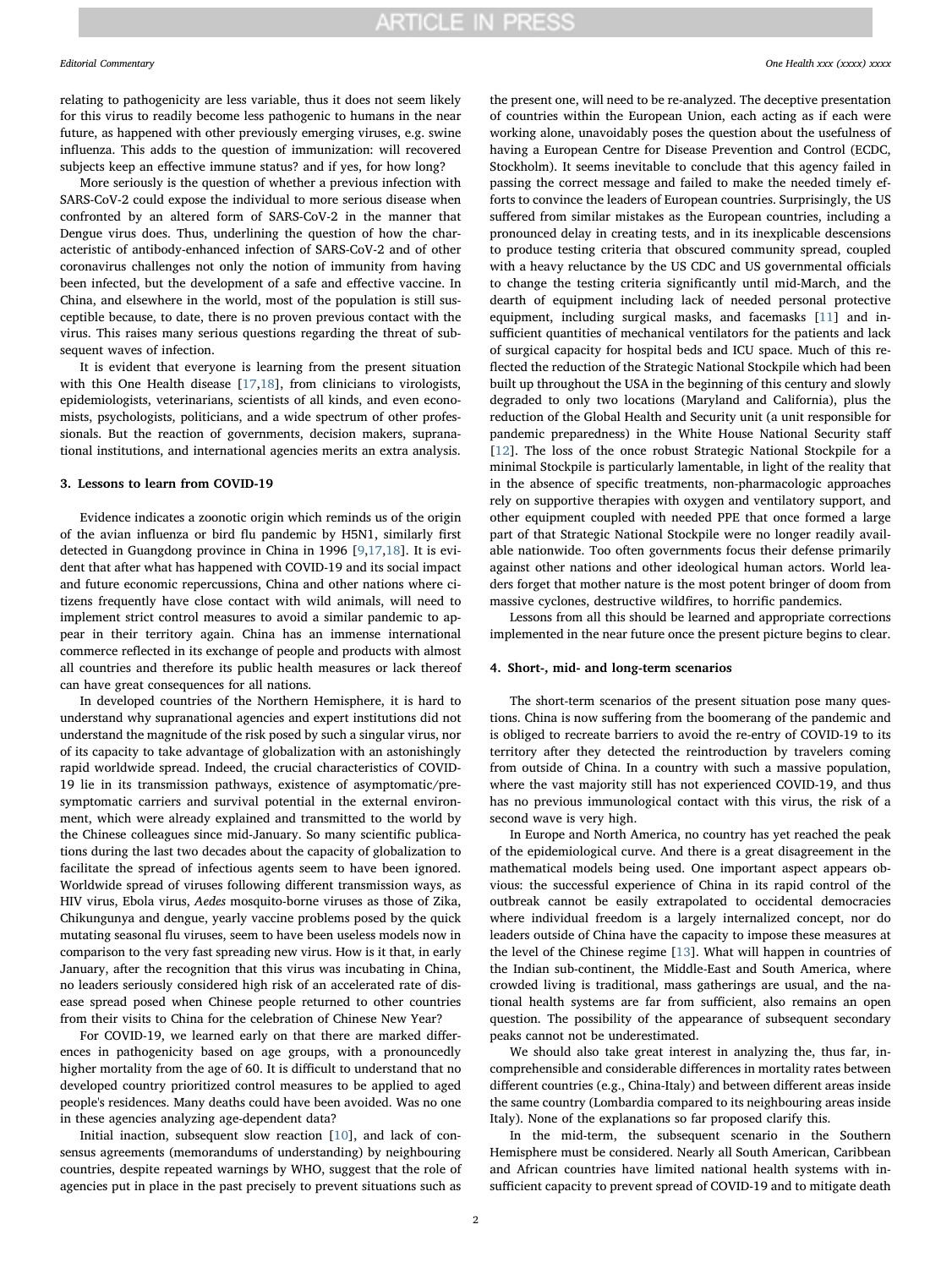and disabilities. Several of these nations quickly decided to close frontiers, although generally too late, as they already had the disease inside. All indications reveal that the Southern Hemisphere will not escape from the massive problems of this disease. A worrying scenario for their immediate future. The problem is coupled to the question of the extent to which developed countries will manifest the will and the capacity to help Low and Middle Countries. The outbreak in the Southern Hemisphere is flaring now, and this is happening while the higher income nations are still struggling over their own issues in (i) implementing control measures, (ii) trying to recover from the immense social and economic impacts, and (iii) concentrating in impeding reentry of the virus by foreigners. Nations everywhere must recognize that in this era of massive global exchange of persons and goods, leaving the outbreaks soring anywhere posses a risk everywhere.

The potential long-tern scenario of likely secondary waves of infection is also concerning. A second wave may be more devastating than the first one, as happened in other pandemics in history. Several factors must be considered: (i) once the peak of the epidemiological curve is reached, there will still be many people who are not exposed to the virus, and (ii) we still do not know whether COVID-19 infection furnishes a protective immunization status, or worsens the outcome of second infection, nor do we know anything about the length of such an immunological response.

The fast speed of this pandemic and the unavoidable time needed to discover and develop useful medications, antivirals and vaccines, advocates strongly for the urgency of quickly implemented public health measures of hygiene (respiratory, hand, and environmental), case detection with proper case management and isolation, coupled with social isolation and population quarantines of a duration which may differ according to the objectives such as buying time to (i) avoid the collapse of local health systems, (ii) for the discovery of useful treatments, antivirals and vaccines (dealing with a potential antibody enhanced infection as with SARS may pose difficulties in getting a vaccine), and (iii) have sufficient capacity in terms of ICU, beds, ventilators, and other equipment needed to save lives.

#### 5. The role of scientists and experts

Besides health professionals on the frontline, we need psychologists to help people adapt to the confinement measures, economists to analyze economic consequences, as well as scientists research, develop, and analyze for safety and efficacy useful treatments, antivirals and vaccines, and epidemiologists to analyze the quickly changing epidemiological data, as well as other engineers and others to innovate solutions. All of this is not only crucial but urgent [\[14](#page-3-15)[,17](#page-3-7)]. Regarding epidemiological data, it is evident that data on infected subjects from the different countries are only indicative but cannot be compared. Diagnostic test application, i.e. test availability and number of health personnel for sample taking and analysis, differs markedly between countries. This does not mean, however, that these data are not internally useful for a country to follow their epidemiological curve and evaluate the success of their control measures applied.

The recent preliminary results of the observational studies of infected and control patients treated with a combination of hydroxychloroquine sulfate and an antibiotic drug with previously demonstrated action against Zika and Ebola viruses (azithromycin) are promising. Despite the limitations of a small sample size, short-term outcome follow-up, and lack of positive response by 10% of the infected subjects, this appears to be one of the first antiviral drug combination to show serious promise as a cure to COVID-19 and to limit the transmission of the virus to other people in order to curb the spread of COVID-19 worldwide [[15\]](#page-3-16). Another combination with promise is hydroxychloroquine with Remdesivir. More recently, the mechanisms of antiviral effect, the risk-benefit ratio, and the thresholds of efficacy of hydroxychloroquine have been reviewed, and attention has been drawn to the need for high-quality evaluation protocols of the potential beneficial effect of hydroxychloroquine as a post-exposure drug for people exposed to SARS-CoV-2 infection, i.e. people with close contact with positive tested patients, including home and medical caregivers [[19\]](#page-3-17).

Additionally, scientists, public health experts, doctors, and experts in infectious diseases should advise governors and other decision makers and be ready to answer requests from the different media. Our expert role is crucial now in transmitting the appropriate information to the people.

We must be very careful in measuring the words we use to avoid misunderstandings. A good example was the initial insistence by governments to downplay the outbreak of the disease. Thus, when it became plain that the spread of the disease in their countries could be significant and could produce severe, even deadly disease, and that strict measures implying individual freedom restrictions should be implemented, a wave of criticism and disbelief immediately followed because people did not understand this change.

Another example has been the continuous reference to flu to help people understand the transmission and the clinical characteristics of the disease. The consequence has been that people immediately considering though that COVID-19 was not so serious, thus complicating subsequent efforts to help people and even decision makers understand that COVID-19 is not a flu.

The way of referring to age-group dependent pathogenicity and mortality also led the youth to think this disease was not relevant to them, which led to massive problems in convincing the youth of their responsibilities in following isolation measures and hygienic standards.

The next problem is to help people understand that reaching the descending arm of the epidemiological curve does not necessarily mean the end of the local epidemic, and that it does not exclude the possibility for further peaks to appear. The temporality concept is not easy to explain, though models exist, thus, no one knows how long it will take to reach the descending arm of the epidemic in each area and whether in neighbouring areas it will follow the same pattern.

Most branches of the media are not accustomed to interviewing scientists and, similarly, many scientists are not used to explaining their science in layman's terms. Scientists must adapt their messages so as to convey the information in a way that laymen can understand. We must recognize that most of the lay audience has virtually no serious background knowledge about health, infectious diseases, or epidemiology. The task may be very difficult, but it is also vital. We must be available and we must communicate, otherwise the media will call on non-expert people who are likely to provide misleading information. The risk from the dissemination of inappropriate information is obvious, even more at a time where people confined to their homes dedicate significant amounts of time to obtain information through the different media.

Economists are logically highly concerned about the economic impact of control measures and go on giving priority to the economic side of the crisis. Even though plenty of models existed that show the economic impacts of the disease, most economists are challenged by the social and economic depth of the COVID-19 pandemic. They are struggling to understand that better control soonest, though of apparent great in economic losses, can ultimately lead to much less total economic loss and to faster recovery. They have not yet grasped that prolonging the outbreak causes far more economic damage than that of taking drastic measures to end the pandemic globally as soon as possible. Similarly, many governmental leaders have difficulties in changing their political "chip" after decades of repeating respective party priorities.

There is an important role for the scientific societies in domains related to the present pandemic. National societies are a good tool to channel appropriate advise up to government decision makers.

We know that globalization and climate change are giving rise to new scenarios in which new infectious agents have more opportunities to originate and, similarly can facilitate spread of already existing agents, which take the advantage to enhance their geographical spread